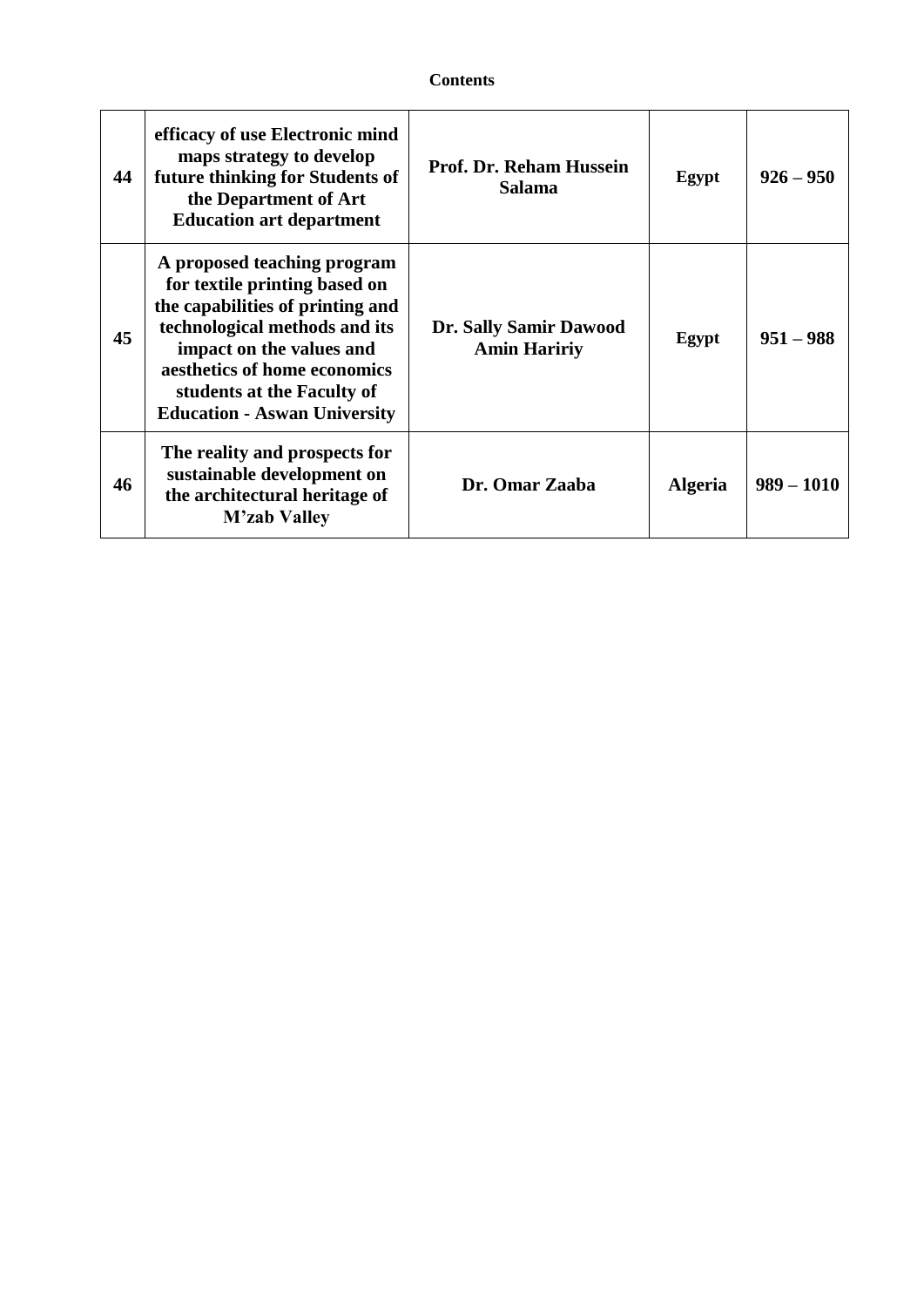| 35 | <b>Technological progress in the</b><br>third millennium and its<br>impact on artistic<br>transformations in the field of<br>drawing and painting. | <b>Prof. Wadiah Biker</b>                                                                                                                                                              | <b>Saudi</b>   | $734 - 761$ |  |
|----|----------------------------------------------------------------------------------------------------------------------------------------------------|----------------------------------------------------------------------------------------------------------------------------------------------------------------------------------------|----------------|-------------|--|
| 36 | <b>Intervention des nouvelles</b><br>technologies dans la<br>conception des appartements<br>"Haut Standing En Tunisie"                             | Researcher. Fatma Zahra                                                                                                                                                                | <b>Tunisie</b> | $762 - 782$ |  |
| 37 | The criteria for ultra-modern<br>thinking and its impact on<br>interior design                                                                     | Associ. Prof. Dr. Hala Salah<br>Hamid                                                                                                                                                  | Egypt          | $783 - 797$ |  |
| 38 | The support of the technology<br>incubators in creativity and<br>development of Egyptian<br>heritage crafts                                        | <b>Prof. Maha Mohamed</b><br><b>Emam Elhalaby</b><br><b>Prof. Rania Mosaad Saad</b>                                                                                                    | Egypt          | $798 - 833$ |  |
| 39 | Developments of the<br>viewfinder system in digital<br>photographic cameras                                                                        | Prof. Samia Hamed Abd<br><b>El-Kader ElSayed</b><br>Associ. Prof. Dr. Mohamed<br><b>Galal Abd ElAziz Salama</b><br>Associ. Prof. Dr. Mariam<br><b>Mohamed Mohamed</b><br><b>Hassan</b> | Egypt          | $834 - 849$ |  |
| 40 | L'art vidéo: une innovation<br>pas comme les autres                                                                                                | <b>Dr.Taheni Henteti</b>                                                                                                                                                               | <b>Tunisie</b> | $850 - 860$ |  |
|    | <b>Research in the field of human sciences</b>                                                                                                     |                                                                                                                                                                                        |                |             |  |
| 41 | The impact of digital<br>anthropology on The co-<br>creation brand of online brand<br>management                                                   | Dr. Elham AbdeElrhman<br><b>Ibrahim Shehata</b>                                                                                                                                        | <b>Saudi</b>   | $861 - 888$ |  |
| 42 | The aesthetics of the ottoman<br>srchitectural heritage in<br><b>Algeria</b><br>The Katchaoua Mosque as a<br>model                                 | <b>Researcher. Amel Rabia</b>                                                                                                                                                          | <b>Algeria</b> | $889 - 904$ |  |
| 43 | The role of the sistrum in<br>ancient Egypt<br>The Hathor system and the<br>remodeling of metal in the<br>sistrum The Grand Egyptian               | Dr. Iman Lotfi Ibrahim<br><b>Albabili</b>                                                                                                                                              | Egypt          | $905 - 925$ |  |

**Museum**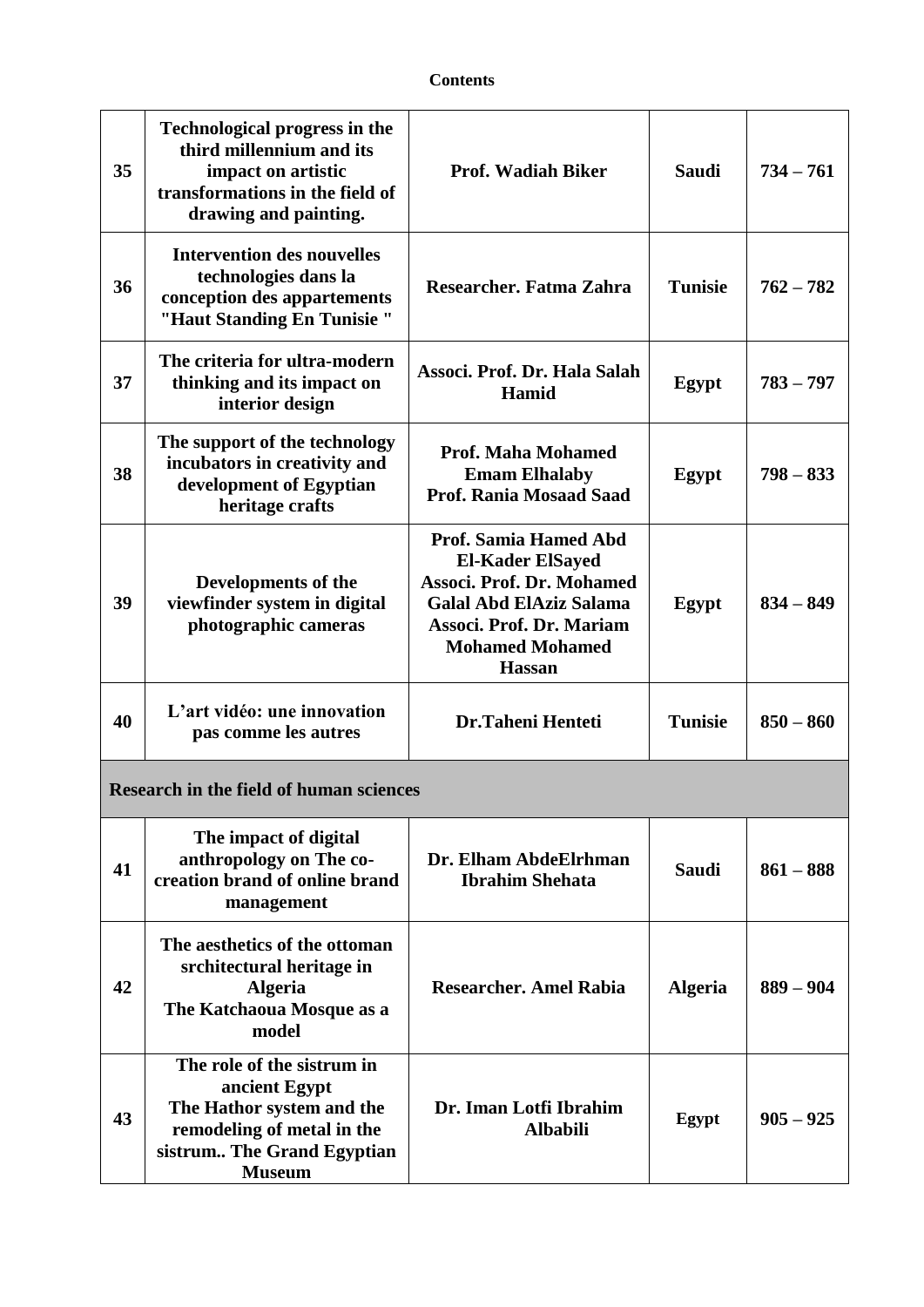| 27 | <b>Taking advantage of modern</b><br>techniques to print fabrics and<br>use them as a material in the<br>implementation of<br>contemporary wooden<br>furniture units inspired by<br>Islamic calligraphy | Dr: Mahmoud Mohamad<br>Al shahat Abd El Metwaly<br>Dr: Rasha Ragab Ibrahim<br><b>Hussen</b>               | Egypt                 | $547 - 569$ |
|----|---------------------------------------------------------------------------------------------------------------------------------------------------------------------------------------------------------|-----------------------------------------------------------------------------------------------------------|-----------------------|-------------|
| 28 | The bird symbolic significance<br>in Ahmed Morsi, Reda and<br><b>Ahmed Abdel Karim Artist</b><br>work                                                                                                   | Assist. prof. Dr. marwa<br>sayed hassan abd elrahman                                                      | Egypt                 | $570 - 584$ |
| 29 | <b>Sustainability of the</b><br><b>Documentary Photography of</b><br><b>Jazani Heritage to Create</b><br><b>Designs of Printed Tourist</b><br><b>Souvenirs</b>                                          | Dr. Marwa Mahmoud galal<br><b>Mohamed Osman</b><br>Dr. Azza Ahmed Gamal<br><b>Elbary</b>                  | Egypt<br><b>Saudi</b> | $585 - 626$ |
| 30 | The aesthetic and<br>philosophical dimensions of<br>the installation art as a source<br>for enriching the expressive<br>vision of the textile pendants                                                  | <b>Assist. Prof. Dr. Marwa</b><br><b>Ahmed Abdel Rahman Al-</b><br><b>Sayed</b>                           | Egypt                 | $627 - 646$ |
| 31 | <b>Simulating abstract art using</b><br>photographic techniques<br>An applied study                                                                                                                     | Dr. Maryam Mohamed<br><b>Mohamed Hassan</b>                                                               | Egypt                 | $647 - 666$ |
| 32 | The effectiveness of using glass<br>painting in the development of<br>communication skills for<br>people with special needs                                                                             | Dr. Manar Mohamed El-<br>said                                                                             | Egypt                 | $667 - 683$ |
| 33 | The Impact of<br><b>Interdisciplinary Teaching</b><br>within Interior and Graphic<br><b>Design on Enhancing the</b><br><b>Creative Design Skills of</b><br><b>Architecture Students</b>                 | Associ. Prof. Dr. May A.<br><b>Malek Ali</b><br>Associ. Prof. Dr. Amira<br><b>Abdalla Abdelhamed Kotb</b> | Egypt                 | $684 - 708$ |
| 34 | A creative vision in integrating<br>different glass techniques with<br>natural wood for public<br>gardens                                                                                               | Dr. Hala Mohamed Ahmed<br>Omar                                                                            | Egypt                 | $709 - 733$ |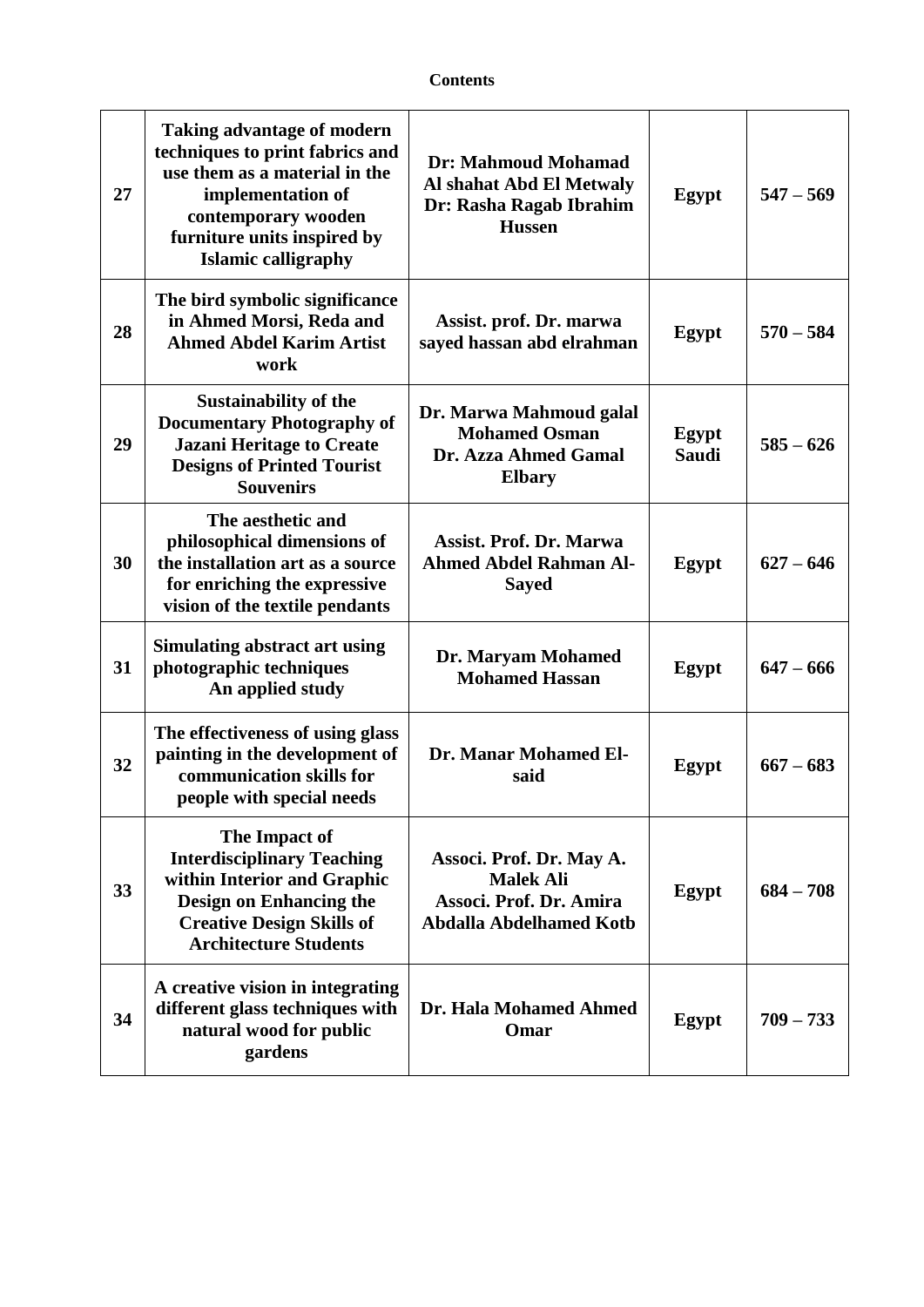| 18 | Integration of art styles to<br>produce contemporary<br>artworks                                                                                           | Dr. Rehab Helmy<br><b>Mohamed Hassan</b>                                                                   | Egypt        | $354 - 370$ |
|----|------------------------------------------------------------------------------------------------------------------------------------------------------------|------------------------------------------------------------------------------------------------------------|--------------|-------------|
| 19 | Study and analysis of the<br>impact of the diversity of<br>human personality patterns on<br>the formal and color values of<br>the design of printed shirts | Dr: Rasha Ragab Ibrahim<br><b>Hussen</b>                                                                   | <b>Egypt</b> | $371 - 389$ |
| 20 | Design and interactive arts<br>workshops in international<br>exhibitions and their<br>association with various<br>technologies                             | Dr. Riham Omran                                                                                            | Egypt        | $390 - 406$ |
| 21 | Introducing the concept of<br>pluralism for means achieve<br>an irrational space in the work<br>of painting for art education<br>students                  | Assist.Prof. Dr. Shaimaa<br><b>Abdelazeem Moustafa</b><br><b>Shams Eldain</b>                              | Egypt        | $407 - 427$ |
| 22 | <b>Perception of Unacceptable</b><br><b>Repetition within the Field of</b><br><b>Interior Design</b>                                                       | Dr. Abeer Abdulaziz<br><b>Alawad</b><br><b>Researcher. Sara</b><br>Abdulellah Alyafei                      | <b>Saudi</b> | $428 - 448$ |
| 23 | Utilizing the reductionist<br>thought (minimalism) in<br>contemporary interior design<br>and furniture of an Islamic<br>character                          | Assist. prof. Dr. Fatma<br><b>Ahmed Mohammed</b><br><b>Hussein</b>                                         | Egypt        | $449 - 463$ |
| 24 | <b>Graphic design for E-learning</b><br><b>Platforms and their digital</b><br>content and its role in<br>achieving the educational<br>process              | Dr. Fayrouz Gamal<br><b>Mohamed Elshebiny</b>                                                              | Egypt        | $464 - 504$ |
| 25 | The aesthetics of dynamic<br>rhythm in sculptural murals<br>by combining organic and<br>engineering - an applied study                                     | <b>Prof. Mohammed Ahmed</b><br><b>Hafez Salameh</b><br>Associ. Prof. Dr. Taha<br><b>Hassan Al-Ghobashy</b> | Egypt        | $505 - 518$ |
| 26 | The influence of the Chinese<br>environment on poster design<br>as an input to enrich<br>contemporary advertising                                          | Dr. Mohamed Zakaria<br><b>Soltan</b>                                                                       | Egypt        | $519 - 546$ |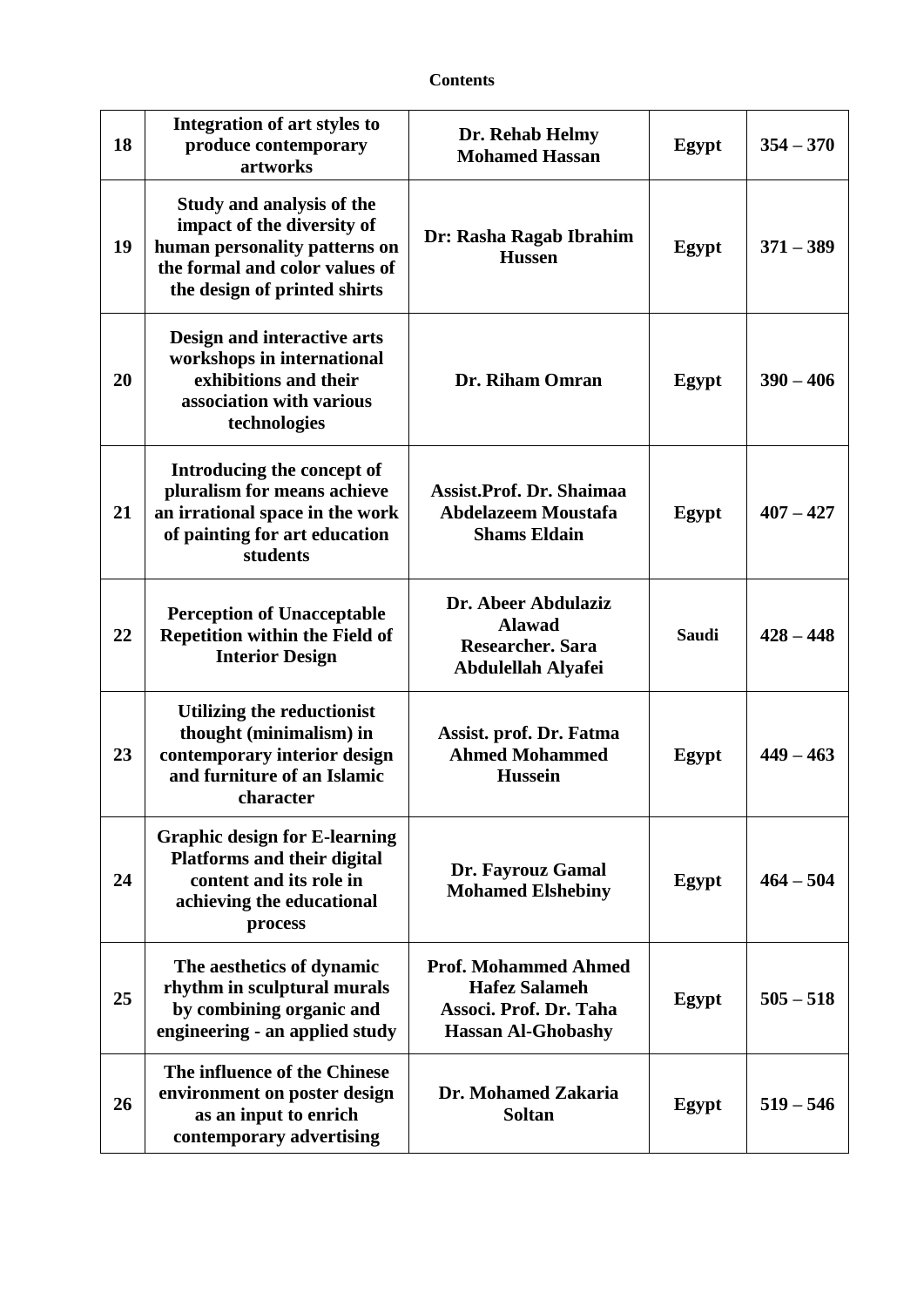| 9  | The role of innovative<br>interactive packaging in<br>developing the commercial<br>packaging design and its<br>impact on product marketing<br>in the Egyptian market. | Dr.Asmaa Abdel-Monem<br><b>Hussien Hassan</b><br>Dr. Abir Aly Eldesouky<br><b>Ibrahim Salem</b> | Egypt          | $165 - 193$ |
|----|-----------------------------------------------------------------------------------------------------------------------------------------------------------------------|-------------------------------------------------------------------------------------------------|----------------|-------------|
| 10 | A designing vision for Islamic<br>arts on interactive product<br>with a future technology AR-<br><b>VR</b>                                                            | Associ.Prof. Dr. Asmaa<br><b>Mohamed Aly Shahin</b>                                             | Egypt          | $194 - 220$ |
| 11 | The role of advertising poster<br>in achieving cultural<br>sustainability<br>(An analytical study of the<br>Polish poster)                                            | Associ. prof. Dr. Amal<br><b>Mohamed H. Serag</b>                                               | Egypt          | $221 - 243$ |
| 12 | Urban design, between<br>challenging urban controls<br>and managing diversity and<br>disagreement<br>"Street Furniture designs"<br>as an example                      | <b>Prof. Imen Sakly</b>                                                                         | <b>Tunisia</b> | $244 - 261$ |
| 13 | <b>Aesthetic and Functional</b><br><b>Sustainability Of The Palm</b><br><b>Cornaf Craft To Create Small</b><br><b>And Micro Projects</b>                              | <b>Assist. Prof. Dr. Eman</b><br><b>Mohamed Wajdy Ezzat</b>                                     | Egypt          | $262 - 276$ |
| 14 | Glass as an effective medium is<br>the enduring values and<br>shared values in innovative<br>advertising design                                                       | Prof. Hussam El Din<br><b>Farouk Al Nahas</b><br>Dr. Doaa Ahmed Mohamed<br><b>El Mantawy</b>    | Egypt          | $277 - 295$ |
| 15 | <b>Academic Study in Ancient</b><br><b>Egyptian Music</b><br>(Pharaonic Music)                                                                                        | Prof. Khairy Ibrahim El-<br><b>Malt</b>                                                         | Egypt          | $296 - 304$ |
| 16 | <b>Fashion design to document</b><br>heritage and civilization using<br><b>OR</b> codes                                                                               | <b>Lect. Doaa Mohammed</b><br><b>Mahmoud Ahmed</b>                                              | Egypt          | $305 - 334$ |
| 17 | The Aesthetic Values of the<br><b>Authentic Egyptian Heritage</b><br>and its Impact on the Special<br><b>Designs of French-Style</b><br><b>Furnishing Fabrics</b>     | Dr. Rania Samy Elgamal                                                                          | Egypt          | $335 - 353$ |